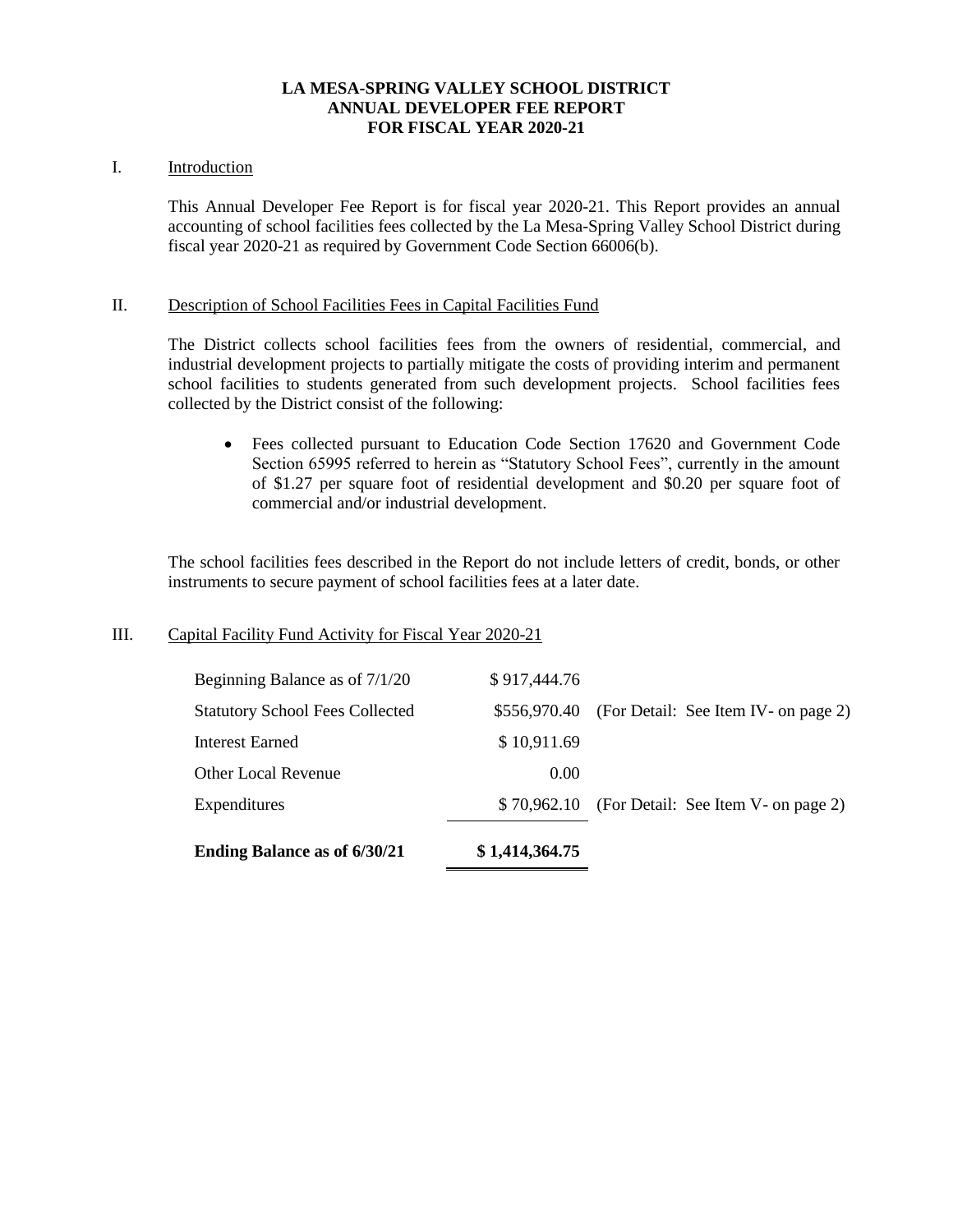| <b>Received</b><br><b>From</b> | Name of<br><b>Development</b> | <b>Type of Development</b>       | <b>Amount</b> |
|--------------------------------|-------------------------------|----------------------------------|---------------|
| Various                        |                               | 12 Single Family Residences      | \$36,753.80   |
| Various                        |                               | 11 Multi Family Residences       | \$444,197.74  |
| Various                        |                               | 69 Residential Additions         | \$74,554.27   |
| Various                        |                               | 6 Commercial/Industrial Projects | \$2,545.36    |
| Various                        |                               | 2 Refunds                        | (1,080.77)    |
|                                |                               | <b>Total Fees Collected:</b>     | \$556,970.40  |

# V. Public Improvement Expenditures Made from Capital Facilities Fund for Fiscal Year 2020-21

| <b>Public Improvement Project</b>                      | <b>Percent Funded with</b><br><b>School Facilities Fees</b> | <b>Amount</b> |
|--------------------------------------------------------|-------------------------------------------------------------|---------------|
| District Wide Land Improvements and Repairs            | 100\%                                                       | \$19,444.25   |
| District Wide Building Improvements and Repairs        | 100\%                                                       | \$34,805.00   |
| Administrative Charge to Cover Cost of Collecting Fees | 100%                                                        | \$16,712.85   |
| <b>Total Public Improvement Expenditures</b>           |                                                             | \$70,962.10   |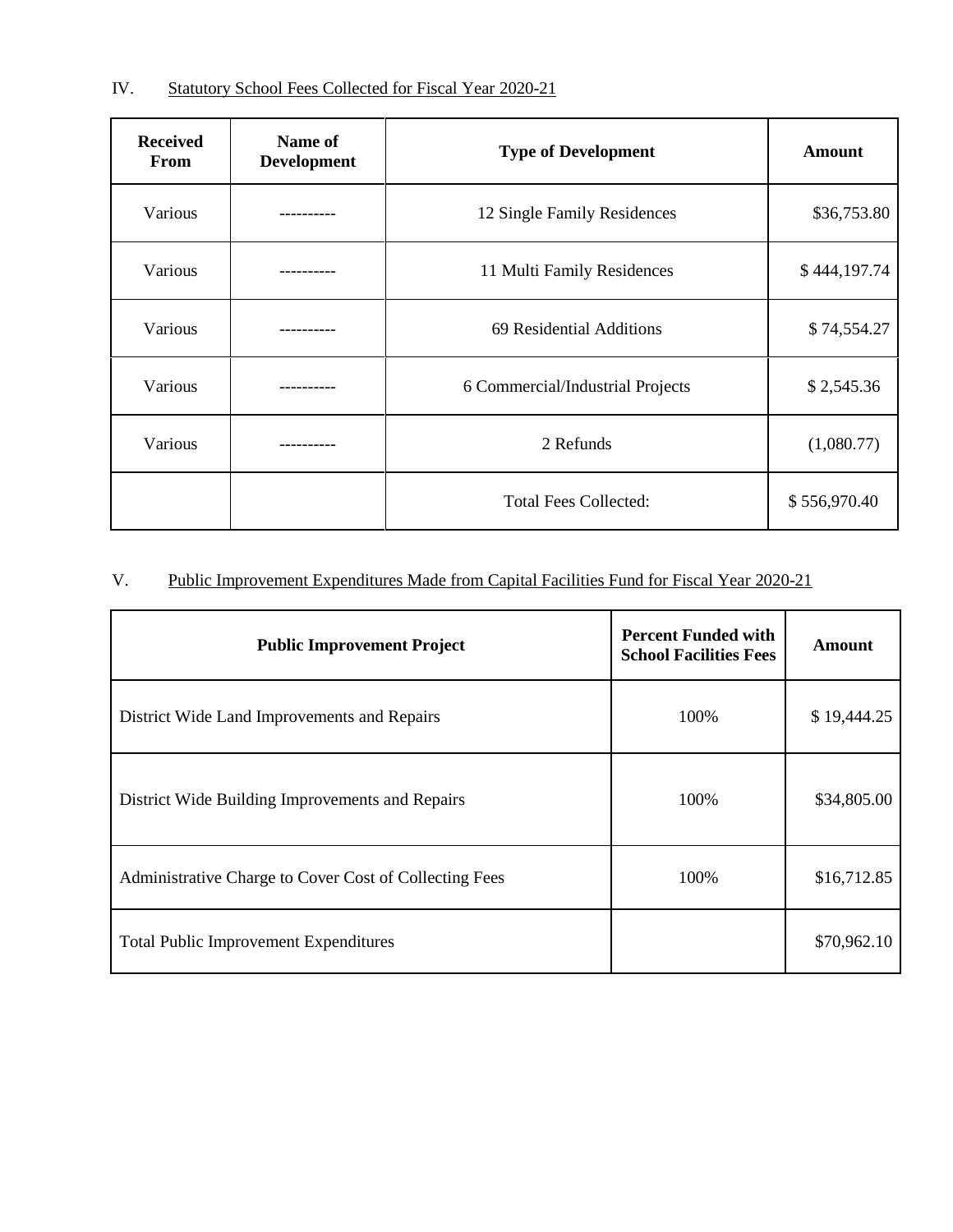## VI. Identification of Incomplete Projects

The District must identify the approximate date by which the construction of project(s) of the District will commence if the District determines that sufficient funds have been collected to complete financing on incomplete project(s) of the District.

### **Finding:**

**In regards to school facilities, the District has thirty-eight relocatable classrooms that are more than 35 years old. To the extent possible, the District will evaluate and replace older relocatable classrooms as needed. Other demands, including refurbishing existing facilities and unforeseen developments will obviously dictate the extent to which these replacements can be accomplished.**

**Below is an age schedule of these relocatable classrooms.**

| AGE               | <b>NUMBER</b> | <b>REPLACEMENT COST</b> |
|-------------------|---------------|-------------------------|
| 35-49 Years Old   |               | \$550,000               |
| 50-59 Years Old   | 20            | \$2,200,000             |
| Over 60 Years Old | 13            | \$1,430,000             |

## VII. Refunds Made Pursuant to Government Code Section 66001(e) and (f)

## **Finding**:

**No refund of school facilities fees is required, as the District has not collected sufficient funds to complete the financing of necessary public improvements to accommodate students generated from new development.**